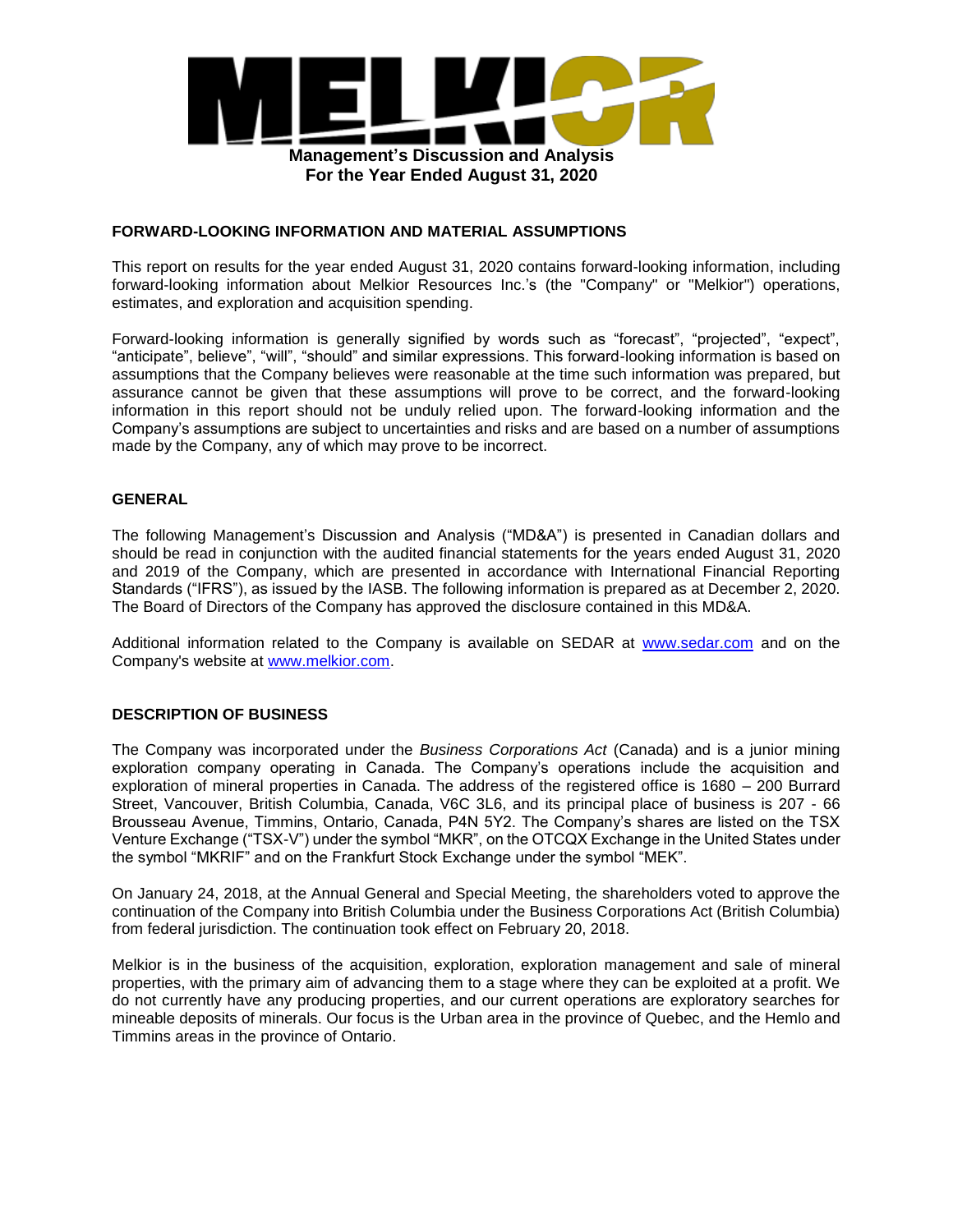### **EXPLORATION PROJECT – TIMMINS**

### **Carscallen**

The Carscallen and Big Marsh Projects were merged in 2017 when claim acquisition made the project claim groups contiguous. Further to this merging of Projects the conversion of legacy mining claims into "cells" had the effect of re-establishing claim boundaries. The creation of the new mining cells from Melkior legacy claims had the effect of making the Bristol Project contiguous with the Carscallen Project. The combined group of contiguous claims is referred to as the Carscallen Project. The Carscallen property now is comprised of 283 of combined Single Cell Mining Claims and Boundary Cell Mining Claims. Each Single Cell Mining Claims is approximately 20 ha. Work expenditures can now be transferred within the entire contiguous claim group. At present time the earliest claim due date in the Carscallen project is in 2020.

The Carscallen Project is located 25 kilometres due west of the city of Timmins, Ontario. Access to the property is excellent, via a series of roads and trails that connect to Highway 101.

The Company holds a 100% interest in the property. Some claims are subject to a 1.5% net smelter return royalty ("NSR") while another group of claims is subject to a 2% NSR of which the Company has the right to buy-out half (1%) of the NSR for \$1,000,000.

In October and November 2010, the Company signed three agreements to acquire 100% interests in additional mining claims in consideration of \$10,000 cash and two 2% NSR royalties, of which 1% can be repurchased for \$500,000 each.

In October 2013, the Company signed a memorandum of understanding ("MOU") with the Mattagami First Nation. As part of the MOU, the Company issued 20,000 common shares (valued at \$8,000) on December 23, 2013. The Company will pay 2% of all exploration costs eligible for assessment credit to the Mattagami First Nation.

On April 7, 2016, the Company issued 21,000 common shares (valued at \$8,400) for the acquisition of a 100% interest in an additional mining claim, totaling 64 hectares, from an arm's length party.

During the year ended August 31, 2017, the Company acquired additional claims through cash purchase agreements and staking. One of the claims is subject to a 2% NSR.

During the year ended August 31, 2018, the Company entered into three agreements for the purchase of six additional claims for the Carscallen property. The Company paid \$12,500 and issued 10,000 common shares (valued at \$7,000) as consideration. Two of the claims are subject to a 2% NSR.

Exploration results from the Company's 2016 exploration program on the Carscallen property can be found on the Company's website and on www.sedar.com.

On November 15, 2017, the Company announced it had received final assay results on its 2017 Carscallen drill program. Results are presented below:

| <b>Drill Hole Location</b> |        |              |            |       |         | <b>Select Assay Results</b> |        |           |          |
|----------------------------|--------|--------------|------------|-------|---------|-----------------------------|--------|-----------|----------|
| Drill Hole                 | East   | <b>North</b> | <b>EOH</b> | Dip   | Azimuth | From (m)                    | To(m)  | Width (m) | Au (ppm) |
| CAR-17-1                   | 451337 | 5358114      | 161        | 45    | 180     |                             |        |           |          |
|                            |        |              | 75.53      | 75.93 | 0.40    | 4.78                        |        |           |          |
|                            |        |              |            |       |         | 80.33                       | 81.09  | 0.76      | 3.25     |
| CAR-17-2                   | 451475 | 5358028      | 113        | 45    | 240     |                             |        |           |          |
|                            |        |              |            |       |         | 16.00                       | 16.40  | 0.40      | 36.10    |
| CAR-17-3                   | 451439 | 5358080      | 89         | 45    | 240     |                             |        |           |          |
|                            |        |              |            |       |         | 16.00                       | 17.20  | 1.20      | 0.63     |
| CAR-17-4                   | 451436 | 5358124      | 317        | 45    | 240     |                             |        |           |          |
|                            |        |              |            |       |         | 152.00                      | 153.00 | 1.00      | 1.17     |
|                            |        |              |            |       |         | 153.00                      | 153.65 | 0.65      | 0.79     |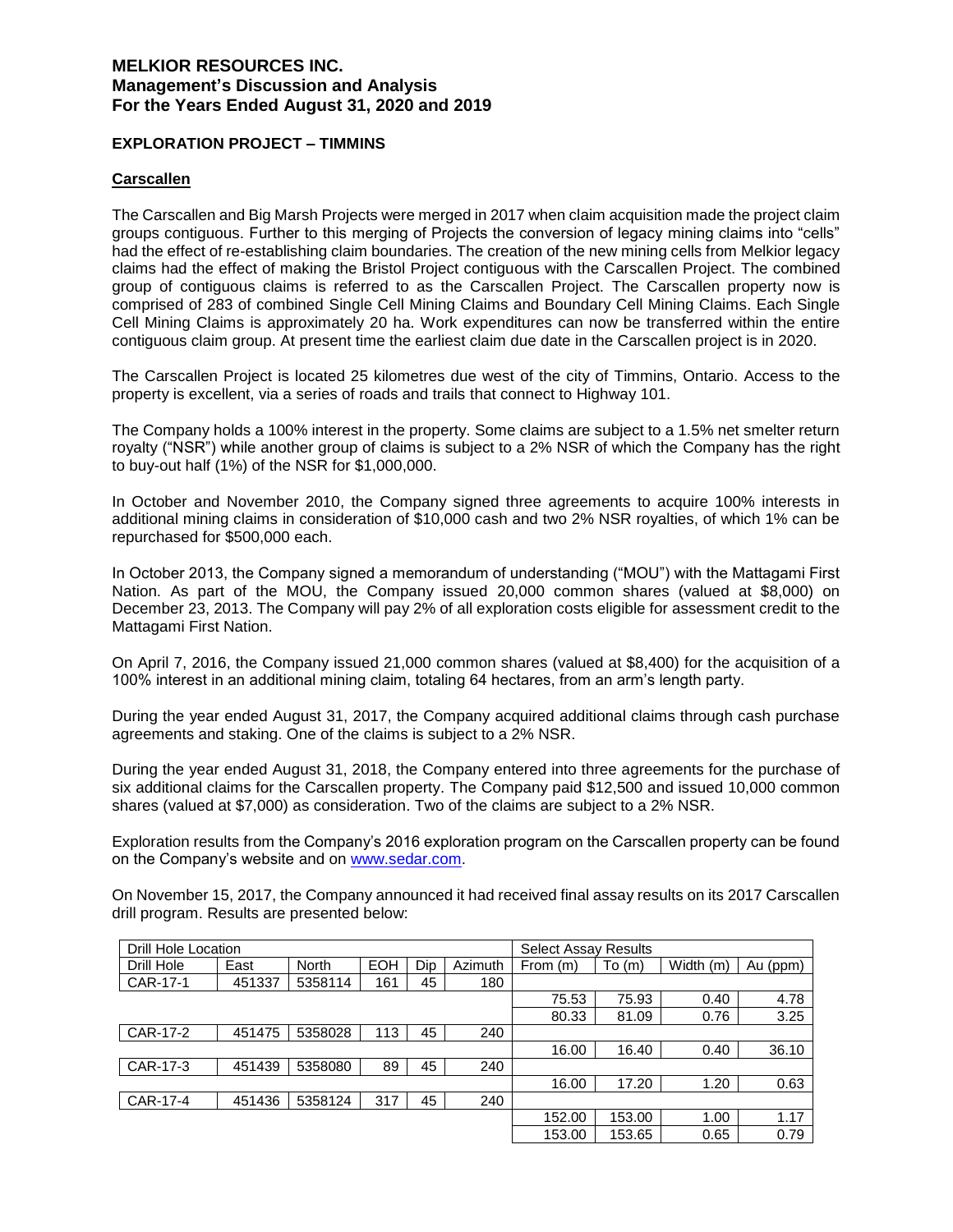|           |        |         |     |    |     | 153.65 | 155.26 | 1.61 | 3.25  |
|-----------|--------|---------|-----|----|-----|--------|--------|------|-------|
|           |        |         |     |    |     | 159.45 | 159.90 | 0.45 | 2.82  |
| CAR-17-5  | 451436 | 5358124 | 116 | 45 | 60  |        |        |      |       |
|           |        |         |     |    |     | 9.70   | 10.35  | 0.65 | 12.10 |
| CAR-17-6  | 451115 | 5357994 | 233 | 45 | 60  |        |        |      |       |
| CAR-17-7  | 451043 | 5357696 | 259 | 45 | 270 |        |        |      |       |
|           |        |         |     |    |     | 38.90  | 39.65  | 0.75 | 6.84  |
| CAR-17-8  | 450928 | 5357593 | 122 | 45 | 270 |        |        |      |       |
|           |        |         |     |    |     | 57.00  | 57.45  | 0.45 | 6.20  |
| CAR-17-9  | 450994 | 5357430 | 158 | 45 | 270 |        |        |      |       |
|           |        |         |     |    |     | 53.60  | 54.00  | 0.40 | 1.86  |
| CAR-17-10 | 450928 | 5357456 | 65  | 45 | 90  |        |        |      |       |
| CAR-17-11 | 450888 | 5357424 | 98  | 70 | 90  |        |        |      |       |
| CAR-17-12 | 451761 | 5356344 | 47  | 45 | 220 |        |        |      |       |
| CAR-17-13 | 451738 | 5356577 | 557 | 43 | 250 |        |        |      |       |
|           |        |         |     |    |     | 72.40  | 74.00  | 1.60 | 21.80 |
|           |        |         |     |    |     | 87.00  | 88.00  | 1.00 | 1.33  |
|           |        |         |     |    |     | 89.00  | 90.00  | 1.00 | 0.99  |
|           |        |         |     |    |     | 173.55 | 174.40 | 0.85 | 0.79  |
|           |        |         |     |    |     | 226.25 | 227.25 | 1.00 | 0.54  |
|           |        |         |     |    |     | 268.65 | 269.55 | 0.90 | 0.32  |
|           |        |         |     |    |     | 273.85 | 274.45 | 0.60 | 2.58  |
|           |        |         |     |    |     | 291.65 | 292.18 | 0.53 | 8.73  |
| CAR-17-14 | 451736 | 5356624 | 195 | 50 | 250 |        |        |      |       |
|           |        |         |     |    |     | 65.20  | 66.00  | 0.80 | 49.10 |
|           |        |         |     |    |     | 66.00  | 66.80  | 0.80 | 14.20 |
| CAR-17-15 | 451736 | 5356624 | 164 | 70 | 250 |        |        |      |       |
| CAR-17-16 | 451741 | 5356521 | 710 | 51 | 250 |        |        |      |       |
|           |        |         |     |    |     | 77.60  | 77.90  | 0.30 | 17.50 |
|           |        |         |     |    |     | 77.90  | 79.10  | 1.20 | 0.36  |
|           |        |         |     |    |     | 191.45 | 191.85 | 0.40 | 6.63  |
|           |        |         |     |    |     | 243.36 | 244.16 | 0.80 | 0.60  |
|           |        |         |     |    |     | 267.00 | 268.00 | 1.00 | 0.08  |
|           |        |         |     |    |     | 277.70 | 278.00 | 0.30 | 4.18  |
|           |        |         |     |    |     | 283.00 | 283.45 | 0.45 | 0.69  |
|           |        |         |     |    |     | 292.40 | 292.75 | 0.35 | 1.16  |
|           |        |         |     |    |     | 367.41 | 368.00 | 0.59 | 0.47  |
|           |        |         |     |    |     | 368.00 | 368.85 | 0.85 | 0.69  |

A detailed discussion on the drill results is posted on the Melkior website (http://www.melkior.com/wpcontent/uploads/MKR-Interim-Drilling-Results-Carscallen-2017.pdf).

On February 6, 2018, the Company announced completion of a test Mise a la Masse survey over portions of the Behemoth Zone on the Carscallen Project, Timmins, Ontario. Three different input points were evaluated over the test grid area: Whaleback Outcrop (9.5 g/t Au); Jowsey 1946 trench; and the shallowest gold zone encountered in CAR-17-16 (17.50ppm gold over 0.30m @77.75m depth). See the February 6, 2018 news release for the Mise a la Masse maps.

Asymmetries in the electrical potential plots indicate that the current input zones are not isolated but have preferred current/conductive channels. The results of the method test indicate that the Mise a la Masse survey method could be used more extensively over the Behemoth Zone and elsewhere on the Carscallen Project. Mise al la Masse testing could also be used to establish inter-connectivity between conductive zones in adjacent drill holes.

The Mise al la Masse testing of the shallowest gold zone encountered in CAR-17-16 (17.50ppm gold over 0.30m @77.75m depth) appears to indicate that the conductive zone extends to the north. CAR-17-13 and CAR-17-14, both of which encountered the same gold zone as CAR-17-16 are located within the defined elevated zone of voltage potential on the Mise a la Masse map. The continuation of the gold zone encountered in CAR-17-16 to the south is in question as decreasing voltage potential appears more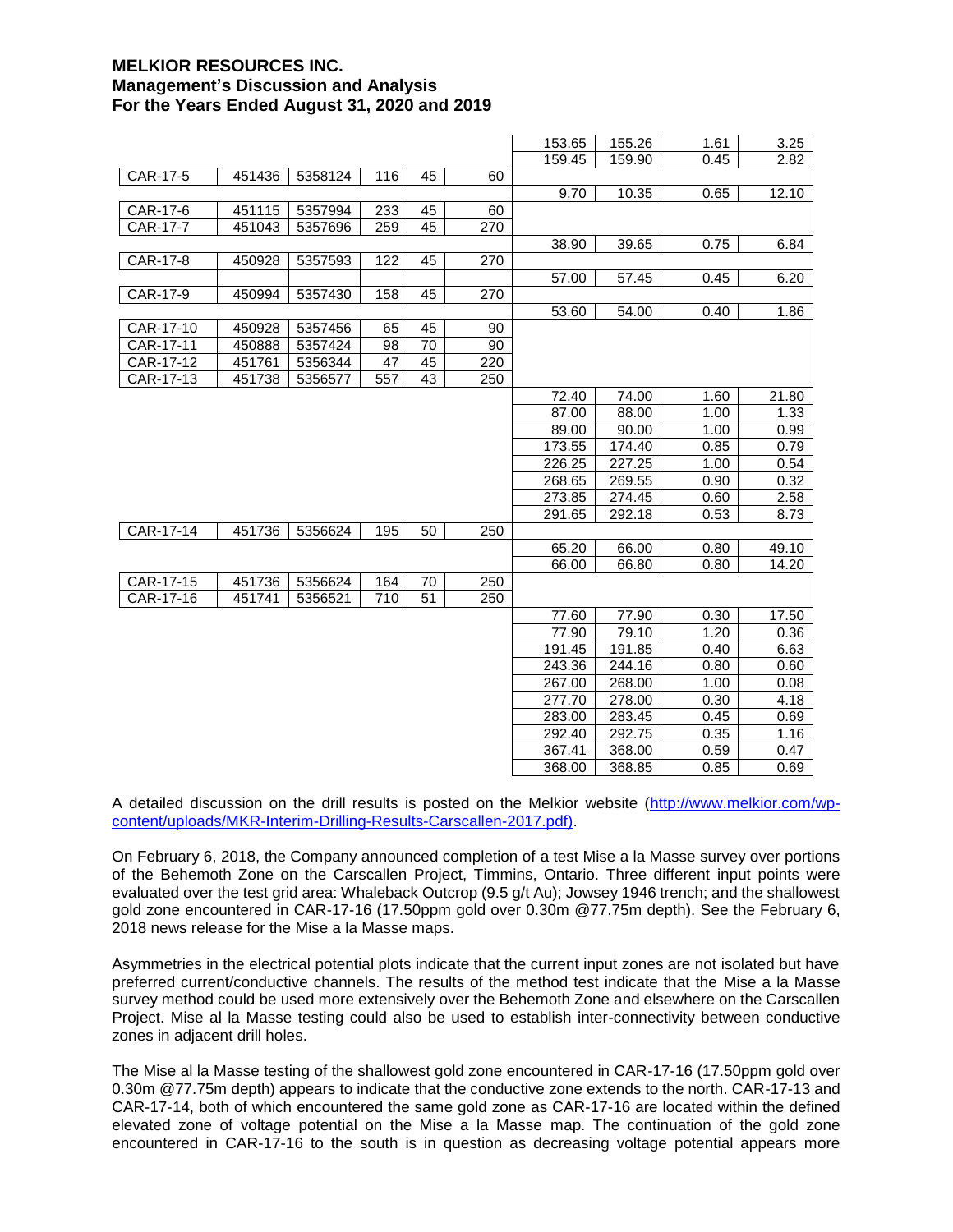symmetrical in that direction. A structural offset could be responsible for the apparent conductor termination. Historic maps indicate a VLF conductor is co-incident with the gold zone and that this VLF conductor continues 370m south to Highway 101. This historic map also indicates that the VLF conductor extends 480m northwards and is co-incident with a topographic discontinuity that has been demonstrated to be associated with a fault that contains a gold bearing quartz vein by the latest drilling and analytical results.

The "Whaleback" gold showing discovered in 2017 is located in a low lying swampy area 200m due west of CAR-17-13. The "Whaleback" gold showing returned assays up to 9.5 g/ton Au from grab samples. Mineralization is hosted in a silicified cataclastic zone in granite that hosts a multi-episodic quartz vein (Az290, -70E) up to 30 cm wide. Drill hole CAR-17-13 undercut this surficial gold bearing structure at a depth of about 200m. The mineralization in the Whaleback Outcrop is at Az290 degree, this orientation is at odds with many other local trend indicators. The 290 trend however is consistent with the trend of AUMO gold zones located about 100m east of CAR-17-16 on Tahoe Canada claims. The Mise a la Masse survey input current directly into the gold bearing zone of the Whaleback Outcrop. The Mise a la Masse data for the Whaleback Outcrop survey indicates potential continuity of the conductive zone to the northeast as well as to the east, potentially linking into the AUMO system of gold zones. The Whaleback Outcrop is located about 200m WNW (Az290) from CAR-17-16.

On March 6, 2018, the Company announced the assays from the 2017 soil sampling program on the Carscallen Project have been received. Melkior undertook a soil sampling program over a one-kilometre square area of the Carscallen Project in 2017. The area sampled included the central project area, where over 90% of drilling has been undertaken (Zamzam, Jowsey, Shenkman, Wire Gold areas). Soil samples were collected from both the A and B-horizons, at 25 m spacing, and submitted for trace analysis (ALS method, AuME-TL43).

Generally, there was a good correlation between the assays of the A and B-horizon samples. Very few areas of anomalous gold were detected in the B-horizon not observed in the A-horizon at the same location. Generally, B-horizon anomalous areas were observed to have a smaller footprint but co-located with Ahorizon anomalies.

Software based statistical evaluation indicates that bismuth is the only element strongly corelated to gold within the soil dataset. This association appears to be validated by a strong correlation of gold and bismuth soil anomalies with both: surficial gold showings; and shallow intersections of gold in drill holes. Surface samples from the Jowsey showing have assayed up to 1,725 ppm Bi (sample MKR-WTK-B84, 843 ppm Au, 1,725 ppm Bi).

An overlay of drill core sample bismuth ICP assays located at shallow sample depth (less than 100m) has a very good correlation with the bismuth in soil anomalies. Additionally, overlaying of all historic assay data from drilling where Au > 1.0 ppm and the sample depth less than 100m has a very good correlation with bismuth in soil at surface.

Historically, high bismuth assays without significant gold values have not been considered worth following up. Going forward, a greater significance in the association of bismuth and gold is going to be incorporated into the Carscallen exploration program.

Drilling in 2008 defined the southern limit of the Zamzam Zone where continuity between closely spaced drill holes was lost in the southerly direction. About 100m south-west of the area of lost continuity (TW-08- ZZ-1) recent soil sampling data indicates there is a prominent and persistent north-south oriented bismuth in soil anomaly. The bismuth in soil anomaly is about 350 meters long and generally located in a shallow trough immediately adjacent and west of a north-south trending persistent bedrock ridge. This ridge is clearly visible on the LIDAR dataset and has also been observed in the field, where historical trenching has been investigated at several locations along its length. It is notable that the soil sample locations that define the bismuth in soil anomaly are in relatively undisturbed terrain, increasing confidence in their significance.

Gold in soil anomalies are present along the northern extension of the primary Target A structure and the area of the NNE mineralized fault discovered by CAR-17-5 (12.10ppm Au, 109ppm Bi over 0.65m @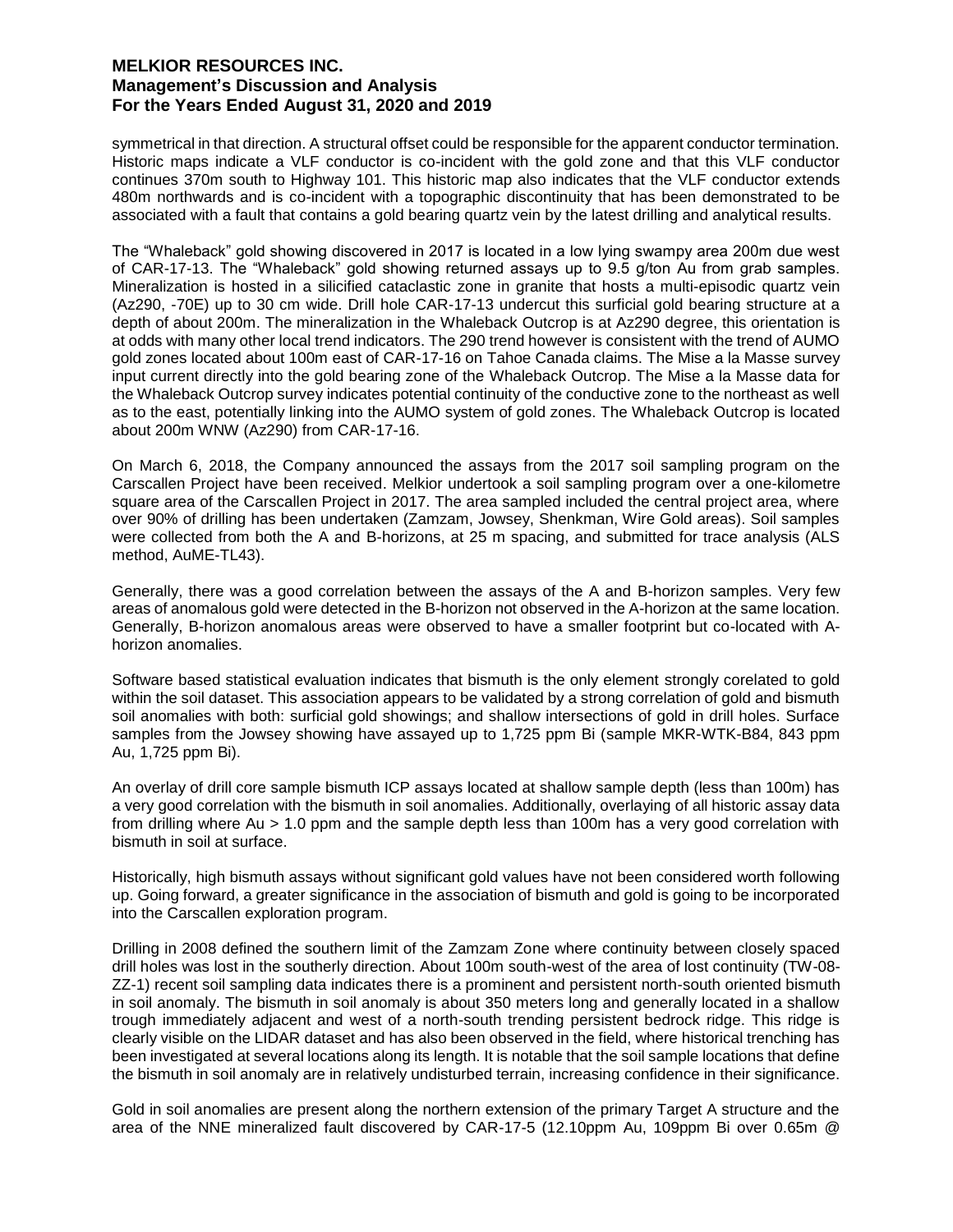9.70m). This soil data reinforces Melkior's commitment to continue with exploring Target A as defined in the 2017 Exploration Plan.

The largest bismuth in soil anomaly defined is co-incident with the Big Marsh – Mahoney Lake drainage system. There is a substantial bismuth in soil anomaly that starts at the junction of Big Marsh drainage – Mahoney Creek and extends along the inferred fault system to the northern limit of the area sampled. This northern limit of the bismuth in soil anomaly is 100m south of a historic 120 ppb gold in soil anomaly. Arsenic and copper are both anomalous and co-incident with the bismuth in soil anomaly. Melkior is evaluating the hypothesis that the Big Marsh – Mahoney Lake drainage system is a north-south fault system and linked by a splay fault to the Porcupine Destor Fault Zone. The 2017 soil sampling program covers one kilometre of the interpreted fault zone.

The integration and evaluation of the new soil assay information is ongoing and will be incorporated into future Melkior's Carscallen Exploration Plans.

During the year ended August 31, 2017, the Company paid \$5,000 for a 100% interest in a claim located in Carscallen Township. This claim was part of the Big Marsh property, where the Company has existing claims. The Carscallen and Big Marsh projects were merged in 2017 when this claim acquisition was made to make the project claim groups contiguous. The combined group of contiguous claims is referred to as the Carscallen Project, which also now includes the former Bristol Project.

On September 18, 2019, the Company announced a new gold surface grab sample on the Denton property that assayed 9.59 g/t gold and 6.6 g/t silver.

In October 2019, the Company completed its 2019 drill campaign in Carscallen Township. The first two drill holes were designed to follow up on historical intercepts of 3.33 g/t Au over 4.5 meters in drill hole CAR-45-2010 within the Zam Zam zone and 14.21 g/t Au over 2.9 meters in drill hole WKD-07-6B within the Shenkman zone. It has intersected 23.5 g/t Au over 8.0 meters from 426.0 to 434.0 meters Including 372 g/t Au over a half meter from 433.0 to 433.5 meters on the third deep hole CAR-19-03A.

In November 2019, the Company acquired 15 additional mining claims that straddle the northern boundary of its Carscallen land package. Please refer to the link below for an updated property map: http://www.melkior.com/rch-content/uploads/melkior\_claim\_map\_nov2019-1.pdf

On January 23, 2020, the Company announced the results of the down hole mise-a-la masse survey which was completed on drill holes CAR-19-03A and CAR-80-2012. The results can be found in the January 23, 2020 news release.

On May 6, 2020, the Company entered into an option agreement of 6 cell units (the "Carscallen Claims"). Pursuant to the option agreement, the Company can acquire 100% interest in the Carscallen Claims, subject to a 3% NSR, in consideration for:

- On signing, cash payment of \$10,000 (paid);
- Upon TSX-V acceptance, issuance of 75,000 shares of the Company (issued, valued at \$61,500);
- On the first anniversary, cash payment of \$10,000 and issuance of \$25,000 worth of shares issued at the weighted average price of the common shares for the 10 trading days immediately preceding; and
- On the second anniversary, cash payment of \$10,000 and issuance of \$25,000 worth of shares issued at the weighted average price of the common shares for the 10 trading days immediately preceding.

The Company may purchase one-half of the NSR at any time for the sum of \$1,000,000.

In May 2020, the Company announced that it believes to have discovered a new VMS hosted environment in the Carscallen property in its 2020 spring drill program. The third drill hole, CAR-20-06 tested a mise-ala-masse (MALM) conductor and encountered strong chalcopyrite (copper), sphalerite (zinc) mineralization,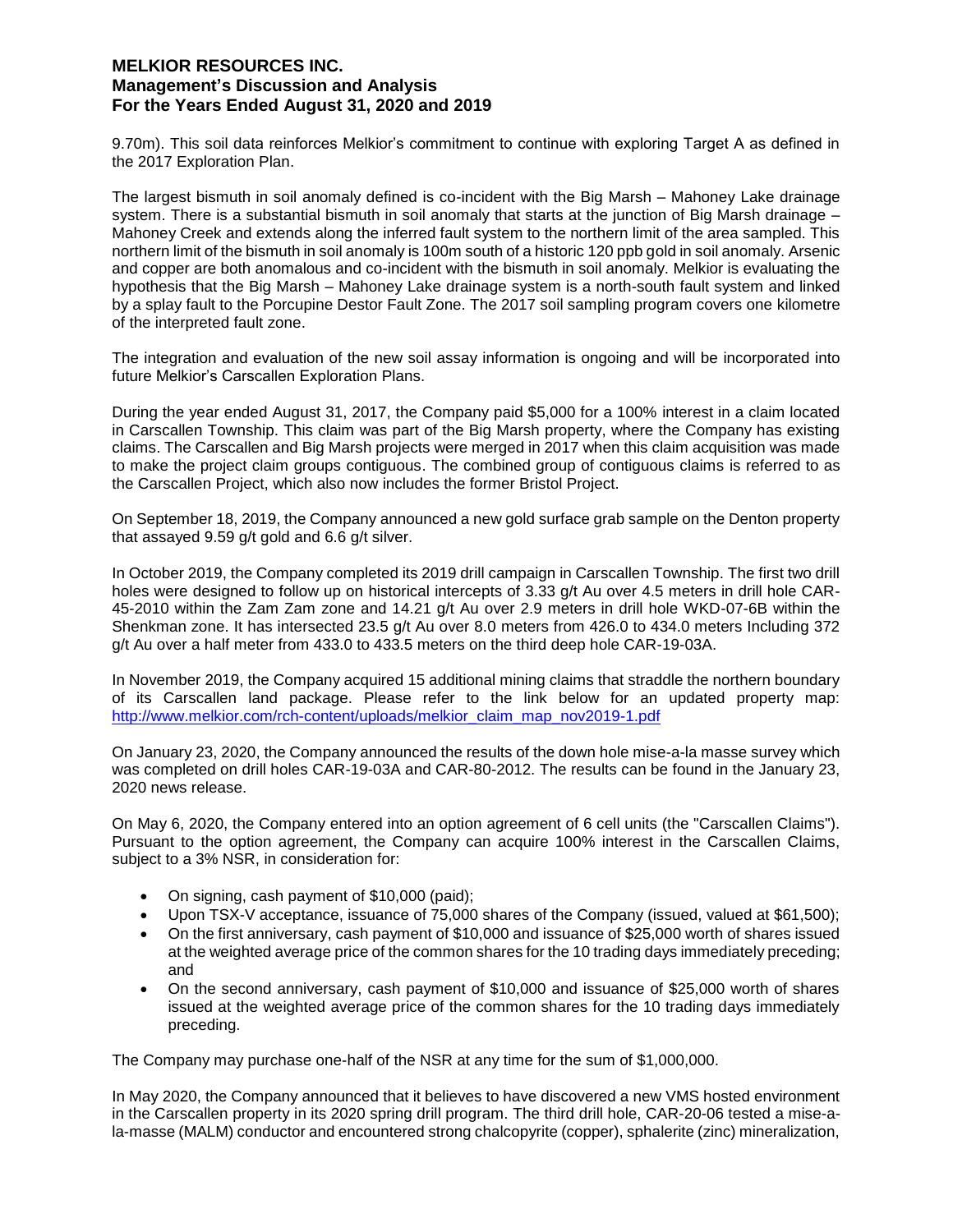described as clots and disseminations, as well as arsenopyrite, pyrite and pyrrhotite mineralization with visible gold hosted within lithologies such as a previously unknown massive rhyolite which typically hosts mineralization in VMS environments. The results of the 2020 spring drill holes can be found on the May 21, 2020 news release.

In June 2020, the Company completed its first phase of Leapfrog Drill database processing which has further highlighted the potential of the high-grade gold systems Melkior is uncovering at the Carscallen property. The details can be found on the June 26, 2020 news release.

In September 2020, the Company closed a strategic partnership with Kirkland Lake Gold Ltd. ("Kirkland"). Under the terms of the option agreement (the " Kirkland Option Agreement"), the Company has granted Kirkland the right to earn-in up to 75% interest in the Carscallen Project.

Under the terms of the Kirkland Option Agreement, Kirkland has an option to earn a 50% interest in the Carscallen Project in consideration for completing \$10 million in exploration expenditures over a period of 5 years (the "Phase 1 Expenditures"). Kirkland has a minimum commitment of \$3 million during the first 2 years of the option period, which includes \$1.5 million and a minimum of 3000 metres of drilling to be completed in the first year. Should Kirkland fail to incur the Phase 1 Expenditures during the option period, Kirkland's option to acquire the 50% interest shall expire.

Upon Kirkland completing the Phase 1 Expenditures and earning its 50% interest, the parties shall enter into a joint venture agreement to carry on operations with respect to the Carscallen Project (the "Joint Venture"). Upon the formation of a Joint Venture, Kirkland will have the right to earn an additional 25% interest in the Carscallen Project by incurring exploration expenditures of \$100 million within the first 5 years of the formation of the Joint Venture. Any additional funds required beyond the \$100 million will be contributed by the Joint Venture parties based on their proportional joint venture interests.

In October 2020, the Company announced that, through the strartegic partnership with Kirkland, the commencement of a 3,800 metre drill program. The new drill program will focus on the 800 metre-long northwesterly trending Zam Zam – Shenkman Trend which has already been partially defined by past drilling and produced multiple high-grade intercepts of gold.

# **Bristol**

The Company holds a 100% interest in claims forming the Bristol property acquired through staking during the year ended August 31, 2017. A B-horizon soil sampling program was undertaken in 2017 over a conductive anomaly. The area of the soil sampling survey is about one-half square kilometre, samples were taken at 25 m spacing, and submitted for trace analysis (ALS method, AuME-TL43). The results have been received but reporting has not yet been completed.

# **EXPLORATION PROJECT – HEMLO/WHITE LAKE**

On May 12, 2017, the Company entered into an agreement to acquire a 100% interest in the initial Hemlo property. The Company paid \$5,000 and issued 150,000 common shares (valued at \$90,000) as consideration for this initial property. The vendor holds a 3% NSR, of which one-third may be purchased by the Company for \$1,000,000. The Property is located within the Hemlo greenstone belt, 22 kilometres east of the Hemlo Gold Mine currently operated by Barrick Gold Corporation.

The White Lake Project has grown since the initial acquisition and is currently comprised of 333 contiguous combined Single Cell Mining Claims and Boundary Cell Mining Claims with each Single Cell Mining Claim being approximately 20 hectares.

During the year ended August 31, 2017, the Company acquired additional claims through cash purchase agreements and staking. A 1% NSR is held by Doug Kakeeway on a group of 5 blocks comprised of 38 legacy claim units (TB4284867, TB4284868, TB4284869, TB4284870, TB4284871).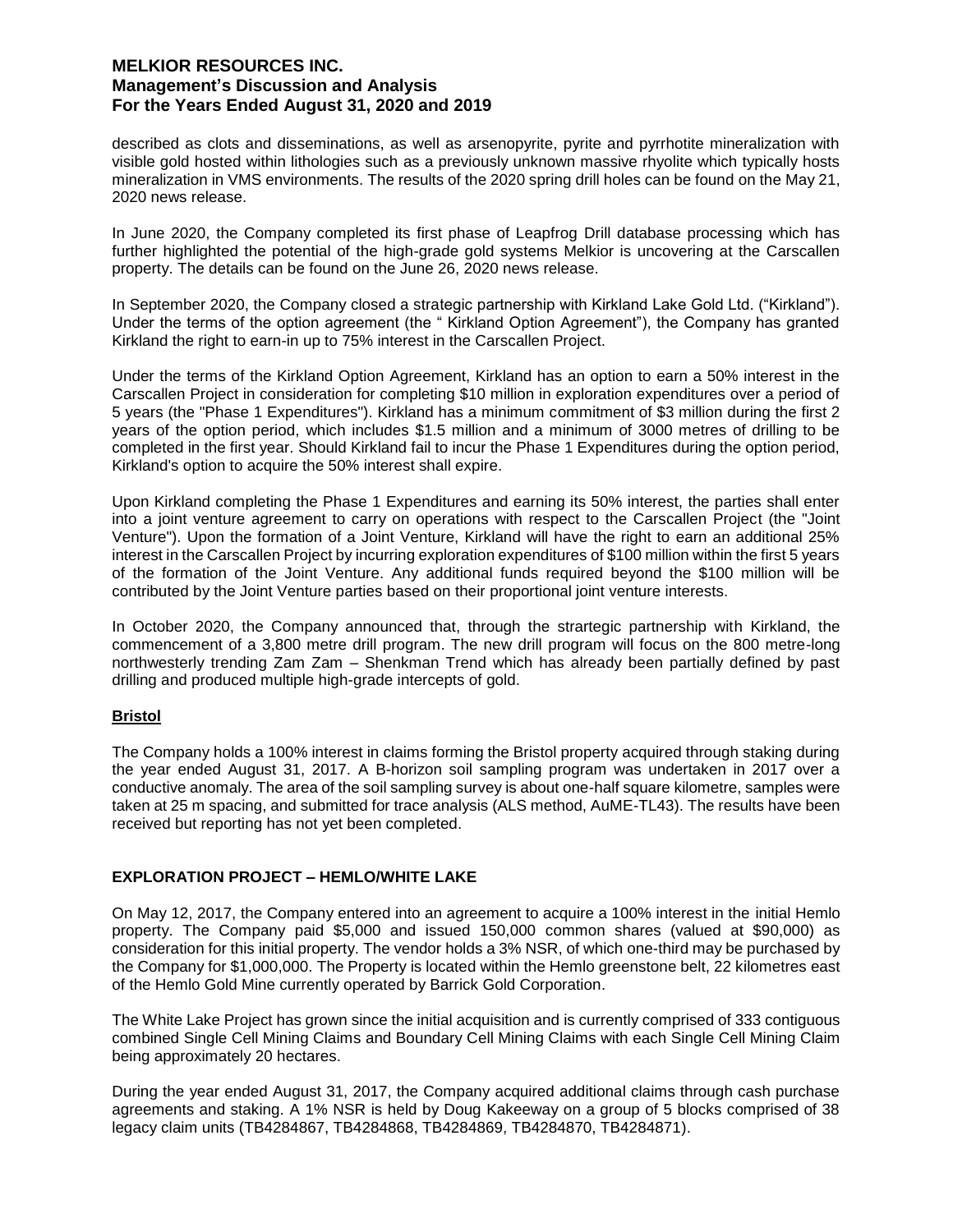On March 7, 2018, the Company announced that the assays from the 2017 soil sampling program on the White Lake Project (Hemlo) had been received. Melkior undertook a soil sampling program over 4 square kilometres of the Hemlo/White Lake Project in 2017. The area sampled is centered on the Kakeeway claim group. These claims host a combination of NW-SE trending: mafic-felsic geologic contacts locally with gold bearing veins; gold in soil anomalies; IP chargeability anomalies; and VLF conductors. Soil samples were collected from the A-horizon, at 25 m spacings, and submitted for trace analysis (ALS method, AuME-TL43).

A NW-SE trend in the distribution of anomalous gold in soil, parallel to geological contacts, was anticipated. However, the distribution of anomalous gold in soil over the sample area is more complex.

Software based statistical evaluation of correlated elements was conducted using the Correlations Report of Geosoft Geochemistry extension to Esri ArcMap. This report indicates that germanium is the only element with a significant correlation to gold within the soil dataset. A correlation was expected between gold and several other "normal pathfinder elements", but no other associations are substantiated based strictly on the 2017 soil dataset. Significant reliance was placed on the gold-germanium association in the interpretation of the soil data.

The distribution of germanium in the A-horizon soil samples provides an unanticipated interpretation through the distinct and isolated nature of the anomalous areas. The anomalous germanium distribution can generally be described as two intersecting perpendicular linear anomalies.

The dominant germanium in soil anomaly is 2 kilometres long, persistent across the entire width of the sample area, oriented NE-SW, perpendicular to volcanic contacts, and co-incident with a prominent topographical lineament. This dominant germanium in soil anomaly is locally co-incident with reported gold in soil anomalies in excess of 500 ppb that are located about 400 m from the edge of the sample area (Royal Oak Mines, AFRI 42C13SE0069). If this anomalous trend was consistent and continued to the northeast, the strike extension would continue through the Melkior claim group for about 5 kilometres.

The secondary germanium in soil anomaly is also about 2 kilometres long but less persistent across the width of the sample area, oriented NW-SE it parallels mafic-felsic geologic contacts and historic: gold in soil anomalies; IP chargeability anomalies; and VLF conductors. The anomalous trend is also locally coincident with groups of EM conductors defined by historic airborne surveys.

In January 2019, Melkior undertook a geological field program and undertook a GEOTECH helicopter borne EM, magnetometer survey over the entire White Lake Hemlo Project. Melkior's goal is to advance the White Lake Project to the drill stage. The Kakeeway claim has an existing MNDM Exploration Permit in good standing that permits drilling.

In June 2019, Melkior received the detailed magnetic maps for the Denton project, which is available for download at http://www.melkior.com/rch-content/uploads/Denton\_Drone\_Mag\_Survey\_2019.pdf.

On November 20, 2020, the Company announced the closing of an option and joint venture agreement with Barrick Gold Inc. ("Barrick"), a wholly-owned subsidiary of Barrick Gold Corporation. Under the terms of the option agreement entered into between the Company and Barrick (the "Barrick Option Agreement"), Melkior has granted Barrick the right to earn-in up to a 75% interest in the Hemlo Project located 20 kilometres east of Barrick's Hemlo Mine.

Under the terms of the Barrick Option Agreement, Barrick has an option to earn a 75% interest in the Property in consideration for completing \$4 million in exploration expenditures over a period of 5 years. Barrick has a minimum commitment of \$0.5 million during the first 2 years of the option period. Barrick will act as the operator of the Hemlo Project during the option period. All expenditures beyond the minimum commitment are optional. Should Barrick fail to incur the expenditures during the option period, Barrick's option to acquire the 75% interest shall expire.

Upon Barrick completing the expenditures and earning its 75% interest, the parties shall enter into a joint venture agreement to carry on operations with respect to the Hemlo Project. Funds required for further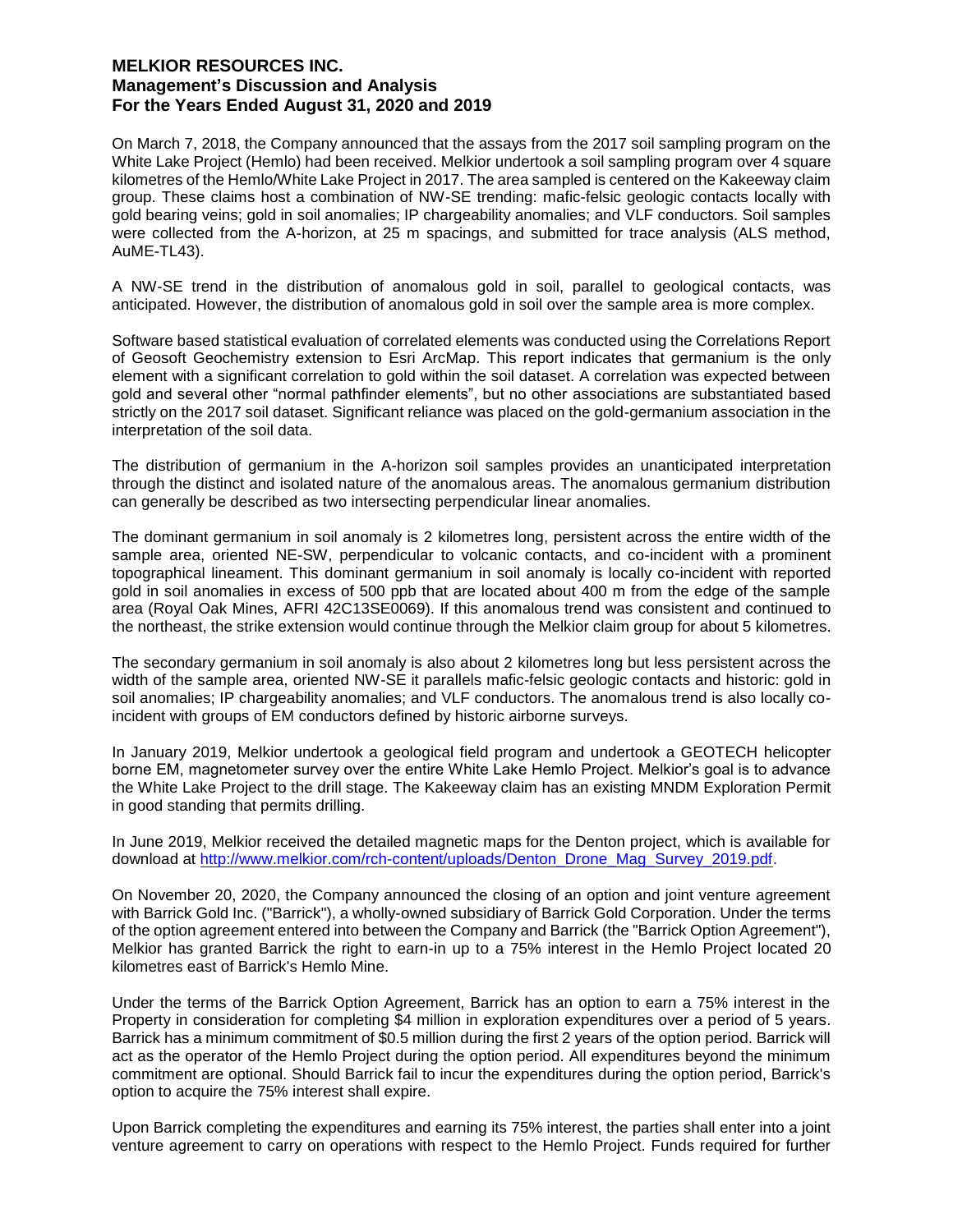development will be contributed by the joint venture parties based on their proportional joint venture interests. Dilution of a shareholder's interest below 10% will result in the conversion of the interest to a NSR royalty of either 1% or 2% on certain claims dependent on pre-existing royalties.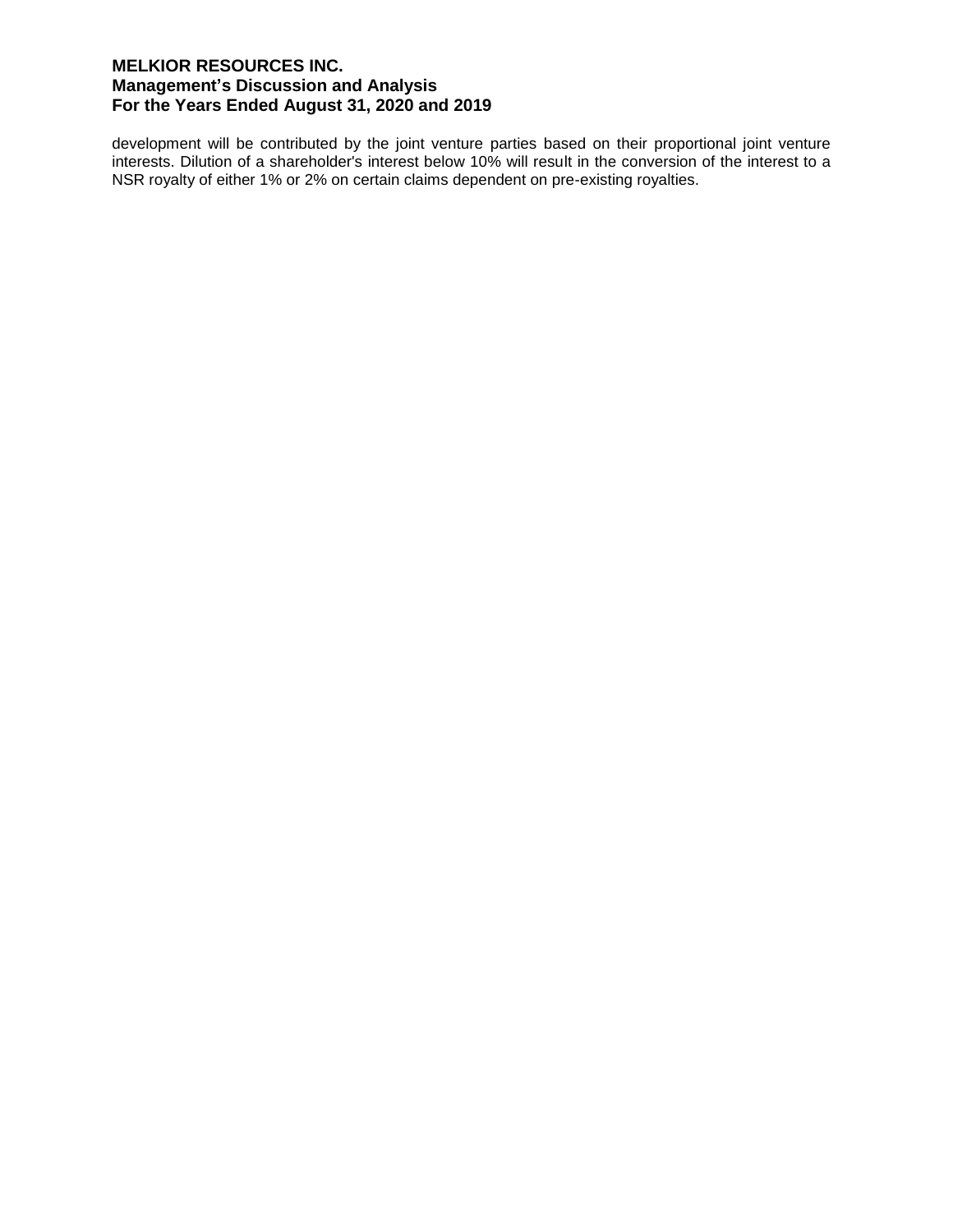## **EXPLORATION PROJECT – URBAN/MASERES**

During the year ended August 31, 2017, the Company acquired claims in the Urban area of Quebec through map staking. The Company has a 100% ownership in the claims and there is no NSR. Melkior's review of available geological and geophysical information and historical work in the Urban area identified the area selected for map staking.

During the year ended August 31, 2018, the Company acquired additional claims through staking.

On December 22, 2017, the Company closed a private placement of 769,231 flow-through common shares at a price of \$0.65 for gross proceeds of \$500,000. The Company spent the proceeds of the private placement on the Urban project.

On March 5, 2018, the Company announced completion of the data collection portion of a 2,170-line kilometre GEOTECH VTEM plus time-domain helicopter borne magnetometer and EM survey. Melkior conducted a soil sampling test grid over this EM trend in 2017. On September 19, 2017, the Company announced complete assay results had been received on a soil sampling program. The results can be found at: http://www.melkior.com/maseres-gold-project/assay-results/

A-horizon soil analysis over the EM trend returned up to 121 ppb Au; 59 ppm Ag; 93 ppm Cu; 78 ppm Zn; 30 ppm Pb (NR September 17, 2017).

On May 23, 2018, the Company announced receipt of final data for the EM survey. The VTEM survey data supports the hypothesis that the Urban Barry Greenstone Belt continues south of the Osisko Black Dog Project and traverses Melkior's Maseres Project.

On June 19, 2018, the Company announced initiation of a summer work program of a combination of geological work and soil sampling. The program comprised prospecting areas of the EM conductors, attempting to anchor conceptual ideas with geological information and assays. The initial program had a goal of 5,000 A-horizon soil samples to be collected on a 50 m x 50 m grid spacing.

The summer of 2018 on the Maseres Project was spent on reconnaissance geology, ground truthing the plethora of VTEM EM anomalies and conducting a soil sampling survey over priority EM conductors. The program was still progressed late into the fall of 2018 and was terminated based on weather conditions. Partial results from the soil survey have been received and support Melkior's interpretation of the geology of the area and its mineral potential. An expert interpretation of the VTEM survey data Melkior obtained in March 2018 was solicited and the report was made available on Melkiors website on its receipt. It is Melkiors opinion that the interpretation supports Melkiors hypotheses of the geology of the area and its mineral potential. The fall and winter of 2018 were spent evaluating the soil data in conjunction with the reconnaissance geology data and the expert interpretation of the VTEM data.

Melkior signed a contract for a maximum of 5,000 meters of NQ drilling on the Maseres Project in December 2018 drilling was initiated on January 15, 2019. Twenty holes totaling 4,899 meters were constructed along 2.4 km of priority EM trend. Assays have only been completely received up to MS-19-7. Drill holes MS-19- 8 to MS-19-20 (13 holes) have not yet been submitted or received in their entirety at present time. Phase 2 plans will be presented after all data has been received and interpreted. The Maseres drilling permit has been renewed for 2019.

Melkior signed a contract for a maximum of 5,000 meters of NQ drilling on the Maseres Project in December 2018 and the first drill program was completed in March 2019. Twenty holes totaling 4,899 meters were constructed along 2.4 km of priority EM trend. This initial phase of drilling has established that the priority EM anomalies reflect the presence of VMS stratigraphy on the Maseres Project along the 2.3 km of the drilled trend. Maximum assays for the main VMS elements were 181.0 g/t Ag, 0.14 % Cu, 0.69 % Pb, 1.74 % Zn, 0.309 ppb Au. A complete list of drill hole locations, assay results along with select maps are available from the following links:

Collar Locations: 2019 Maseres Drilling Collar Locations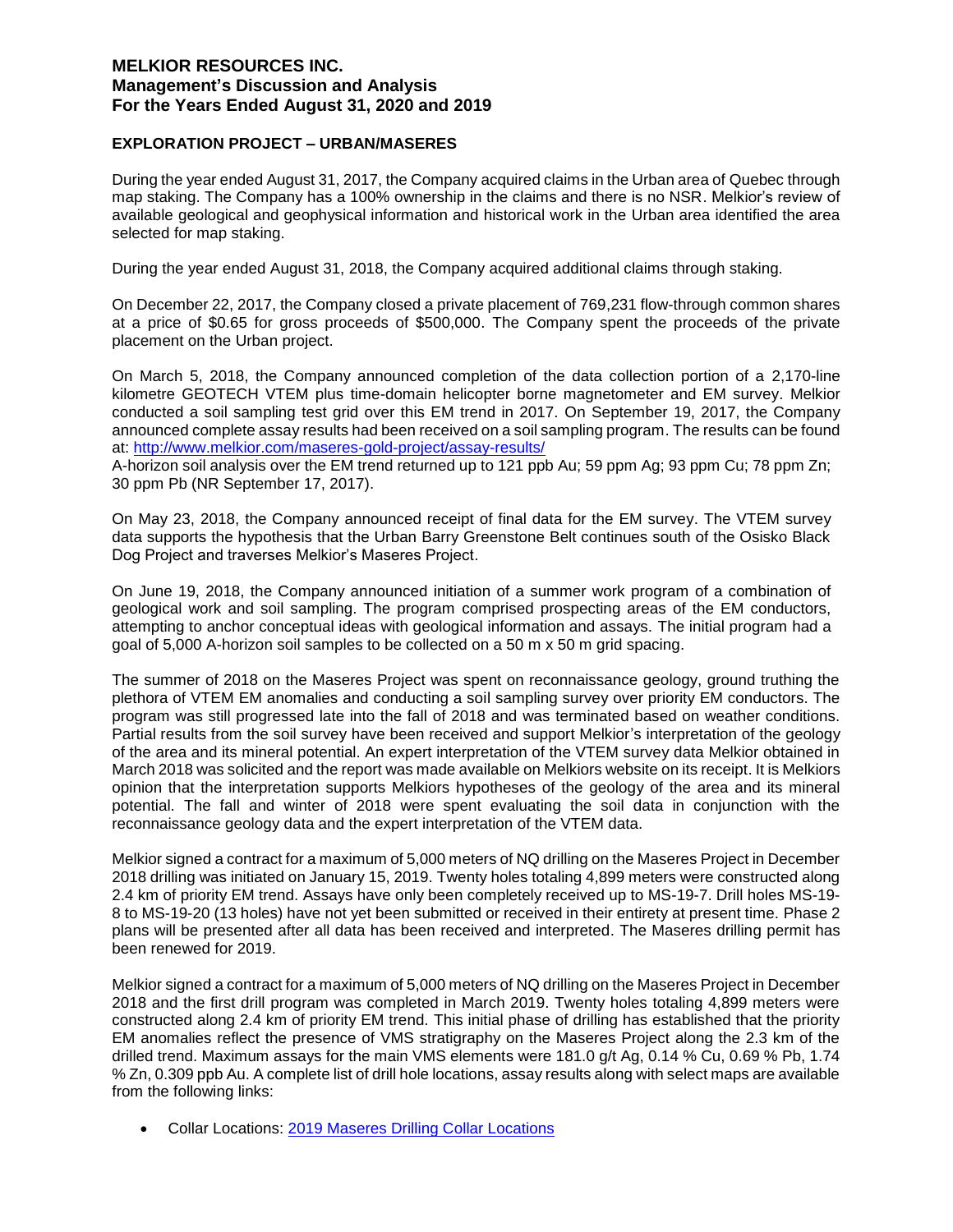- Complete Assay data: Maseres 2019 Drill Sample Chemistry (PDF table includes drill hole details, sample details, UTM of vertical projection of sample and all assay data)
- Map of: Silver 2019 Maseres Drilling
- Map of: Copper 2019 Maseres Drilling
- Map of: Lead 2019 Maseres Drilling
- Map of: Zinc 2019 Maseres Drilling
- Map of: Gold 2019 Maseres Drilling

In May 2019, Melkior announced the commencement of the summer exploration program and has renewed its drill permit for the Maseres project. The renewed permit is valid until March 31, 2020.

## **EXPLORATION PROJECT – VAL D'OR**

The Company owns 100% interest in the three mineral claims in Tiblemont Township, Quebec.

In April 2020, the Company entered into a purchase agreement to sell 100% interest in the claims for a single cash payment of \$25,000.

In May 2020, the Company announced that the Val d'Or property has been switched from a status of being a non-key asset to its list of key assets. This property was previously named "Vauquelin" and "Tiblemont" properties by prior management. The change in property sentiment is triggered by the development and interest seen in the vicinity of the property, which is expected to increase its potential for discoveries. Subsequently, the Company acquired two additional packages of claims to the west and east of the property.

In August 2020, the Company announced the results of its soil sampling program. From the strong gold anomalies in soils found across the property, 4 distinct targets were identified. The highest gold soil return was 277 ppb gold in addition to a boulder sample that ran 14 g/t silver. See the August 27, 2020 news release for details.

In October 2020, the Company conducted an IP geophysical ground survey on Target 4 of the property.

In November 2020, the Company commenced a high-resolution MAG survey on the entire Val d'Or property and added 8 claims to the Val d'Or property through direct staking.

### **OTHER EXPLORATION PROJECTS**

#### **Launay**

The Company retains a 1.5% NSR on the property, of which one-half may be purchased by Beaufield for \$750,000.

### **Kenty Lake**

The Company holds a 49% interest in the Delta-Kenty property located in the Ungava region in Quebec.

## **RESULTS OF OPERATIONS**

### **Three Months Ended August 31, 2020**

During the three months ended August 31, 2020, the Company reported a net loss of \$333,750 (2019 – net loss of \$21,017). The Company's net loss included items as follows: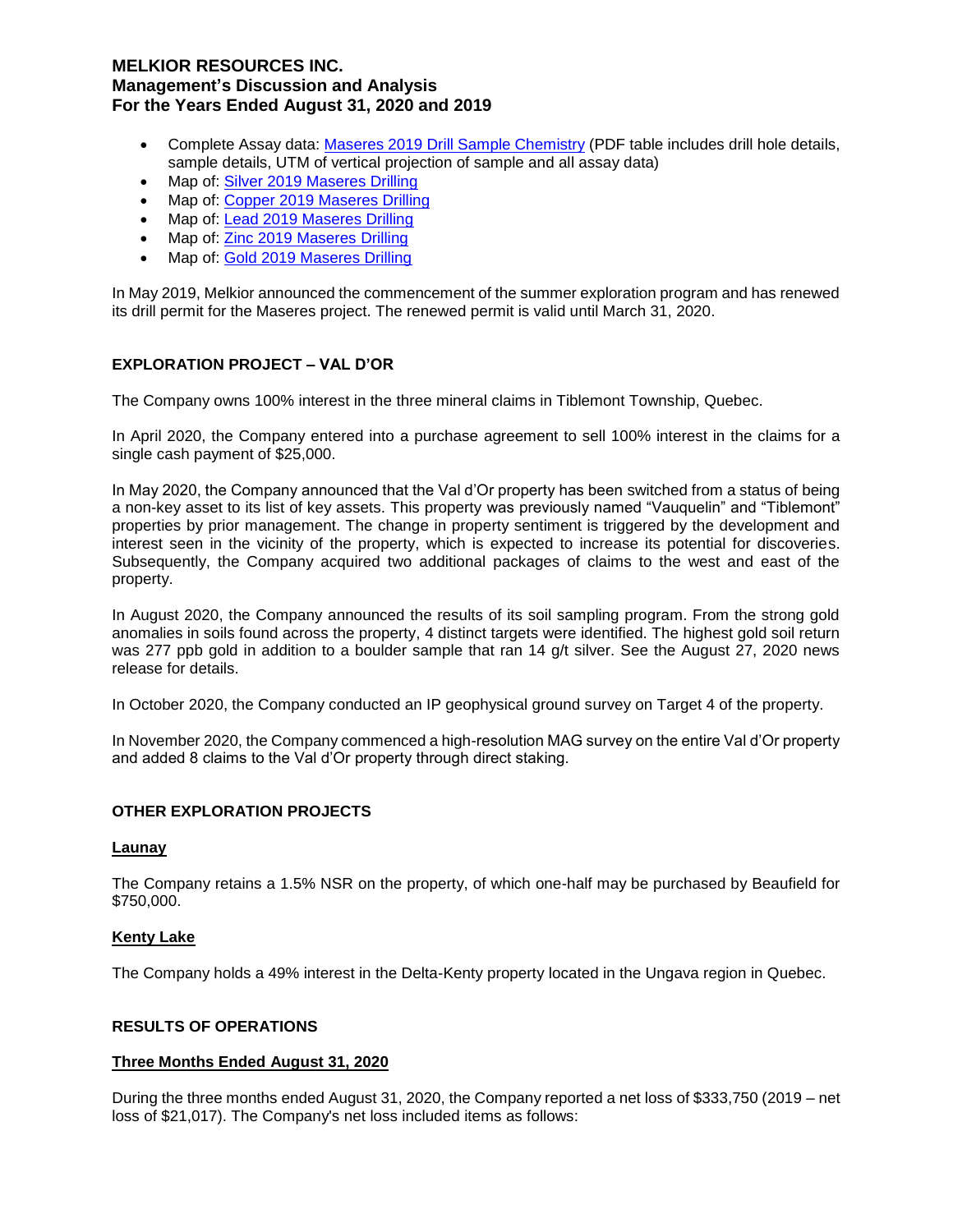- Consulting and management fees of \$30,000 (2019 \$13,000) were paid to management and external consultants in 2020.
- Office and general of \$3,616 (2019 \$4,739) decreased due to slightly lower administrative costs;
- Professional fees of \$20,005 (2019 \$13,085) increased due to higher audit and legal costs;
- Regulatory fees of \$9,065 (2019 \$9,464) are in line with the prior period;
- Share-based payments of \$256,000 (2019 \$nil) due to stock options granted during the period;

# **Year Ended August 31, 2020**

During the year ended August 31, 2020, the Company reported a net loss of \$636,361 (2019 – net income of \$14,399). The Company's net loss included items as follows:

- Consulting and management fees of \$91,475 (2019 \$40,000) were paid to external consultants and management in 2020.
- Office and general of \$20,432 (2019 \$13,427) increased due to higher administrative costs;
- Professional fees of \$83,500 (2019 \$63,906) increased due to higher audit and legal costs ;
- Regulatory fees of \$60,228 (2019 \$74,211) decreased due to lower filing fees;
- Share-based payments of \$410,000 (2019 \$278,916) due to stock options granted during the periods;
- Gain on marketable securities of \$2,961 (2019 gain of \$194,622) related to the changes in fair value of the marketable securities; and
- Other income of \$24,219 (2019 \$282,977) related to the reduction of the flow-through premium based on expenditures in 2019, net of an adjustment based on qualifying expenditures.

|                                                    | August 31,<br>2020<br>(\$) | August 31,<br>2019<br>(\$) | August 31,<br>2018<br>(\$) |
|----------------------------------------------------|----------------------------|----------------------------|----------------------------|
| Revenue                                            |                            | ۰                          |                            |
| Net Income (Loss)                                  | (636, 361)                 | 14,399                     | 408,647                    |
| Diluted<br>Basic and<br>Income<br>(Loss) Per Share | (0.03)                     | 0.00                       | 0.03                       |
| <b>Total Assets</b>                                | 12,376,253                 | 11,840,507                 | 10,439,085                 |
| Long-Term Debt                                     |                            | -                          |                            |
| <b>Dividends</b>                                   |                            | ۰                          |                            |

### **SELECTED ANNUAL INFORMATION**

### **SUMMARY OF QUARTERLY RESULTS**

Results for the eight most recently completed quarters are summarized as follows:

| <b>For the Periods Ending</b> | August 31,<br>2020 | May 31,<br>2020 | February 29,<br>2020 | November 30.<br>2019 |
|-------------------------------|--------------------|-----------------|----------------------|----------------------|
| Net loss                      | 333.750            | 39.752          | 216.375              | 46.484               |
| Loss per share                | 0.02               | 0.00            | 0.01                 | 0.00                 |

| <b>For the Periods Ending</b> | August 31,<br>2019 | May 31,<br>2019 | February 28,<br>2019 | November 30.<br>2018 |
|-------------------------------|--------------------|-----------------|----------------------|----------------------|
| Net loss (income)             | 21.017             | (129.867)       | 131.224              | (36, 773)            |
| Loss (income) per share       | 0.00               | (0.01           | 0.01                 | (0.00)               |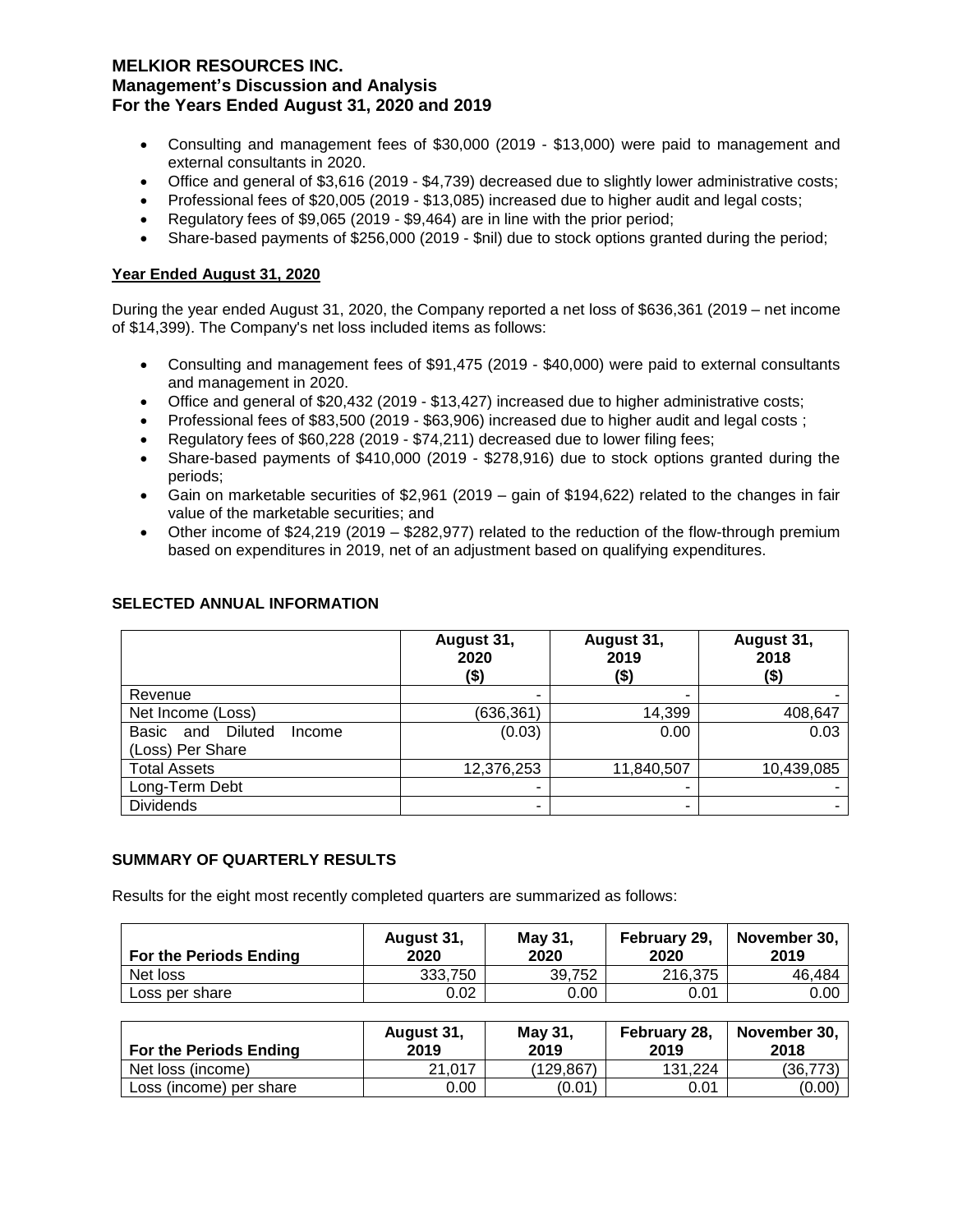### **LIQUIDITY AND CAPITAL RESOURCES**

The Company had cash of \$523,862 and working capital of \$1,312,016 at August 31, 2020, compared to \$1,023,410 of cash and \$1,502,887 of working capital at August 31, 2019.

The Company will need to obtain additional financing for working capital purposes and to continue exploration on its exploration and evaluation assets. The Company is evaluating its options for financing, including the sale of marketable securities, further issuance of common shares and the sale of certain exploration and evaluation assets.

On August 28, 2020, the Company closed a non-brokered flow-through private placement and issued 608,695 flow-through shares at \$1.15 per share for gross proceeds of \$699,999, received subsequent to August 31, 2020. The Company incurred cash share issuance cost of \$54,000.

## **TRANSACTIONS WITH RELATED PARTIES**

The Company's related parties include companies controlled by officers and close family members of directors and key management, as described below.

Unless otherwise stated, none of the transactions incorporated special terms and conditions and no guarantees were given or received. Outstanding balances are usually settled in cash.

The Company's key management personnel are members of the Board of Directors (of which the president of the Company is a member), as well as the chief financial officers and the corporate secretary. Key management compensation is as follows:

|                                    | <b>Year Ended</b><br><b>August 31, 2020</b> | Year Ended<br><b>August 31, 2019</b> |         |
|------------------------------------|---------------------------------------------|--------------------------------------|---------|
| Consulting and management fees (i) | \$<br>30,000                                | \$                                   |         |
| Professional fees (ii)             | 32,477                                      |                                      | 35,311  |
| Regulatory fees (ii)               | 19,341                                      |                                      | 27,533  |
| Total short-term compensation      | 81,818                                      |                                      | 62.844  |
| Share-base payments                | 199,195                                     |                                      | 278,916 |
| Total key management compensation  | 281,013                                     | \$.                                  | 341,760 |

As at August 31, 2020, the balance due to related parties amounted to \$30,787 (August 31, 2019 - \$6,196) and was recorded in accounts payable and accrued liabilities.

- (i) Management fees to the Company's CEO are paid pursuant to a 2020 consulting agreement under which Silverwater Capital Corp., a company controlled by the Company's CEO, receives a monthly fee of \$5,000. The Company can terminate the agreement with three months' notice.
- (ii) During the year ended August 31, 2020, the Company paid professional fees and regulatory fees of \$51,818 (year ended August 31, 2019 - \$62,844) to Marrelli Support Services Inc. ("MSSI"), DSA Corporate Services Inc. ("DSA Corp") and DSA Filing Services Limited ("DSA Filing"), together known as the "Marrelli Group", for:
	- Eric Myung, an employee of Marrelli Group, to act as the CFO of the Company;
	- Bookkeeping services;
	- Regulatory filing services;
	- Corporate secretarial services.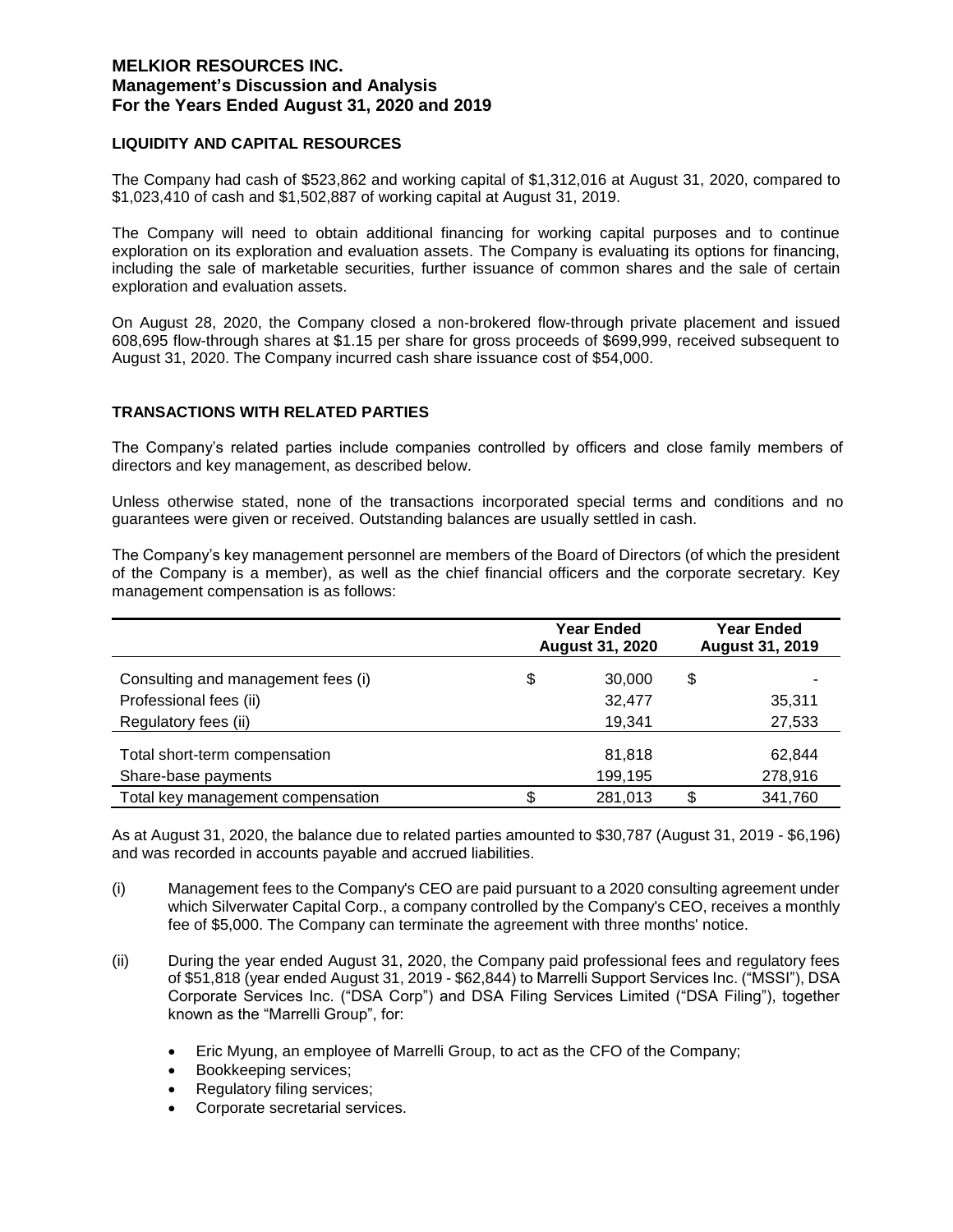### **COMMITMENTS**

The Company does not have any obligations other than NSR payments on its exploration and evaluation assets.

In connection with the flow-through share financing in August 2020, the Company has committed to incur qualifying Canadian Exploration Expenditures (as such term is defined in the Income Tax Act (Canada)) of a total of \$699,999 by December 31, 2021. If the Company does not incur the required qualifying expenditures, it will be required to indemnify the holders of the flow-through shares for any tax and other costs payable by them as a result of the Company not making the required expenditures.

As at August 31, 2020, the Company is required to incur qualifying exploration expenditures exceeding \$699,999 by December 31, 2021.

## **SUBSEQUENT EVENTS**

The Company closed a subscription by Kirkland of 1,250,000 units of the Company at \$0.80 per unit on a private placement basis for total gross proceeds of \$1 million. Each unit consists of one common share and one common share purchase warrant. Each warrant will entitle Kirkland to purchase one additional common share of the Company at a price of \$1.20 per share for a period of 2 years from the date of issue.

### **OFF-BALANCE SHEET ARRANGEMENTS**

The Company has not entered into any off-balance sheet arrangements.

### **FUTURE ACCOUNTING STANDARDS**

For details of the Company's future accounting standards, including accounting standards not yet adopted and accounting standards amended, but not yet effective, please refer to note 4 of the Company's audited financial statements.

## **OUTSTANDING SHARE INFORMATION**

|                             | <b>December 2, 2020</b> | <b>August 31, 2020</b> | <b>August 31, 2019</b> |
|-----------------------------|-------------------------|------------------------|------------------------|
|                             |                         |                        |                        |
| <b>Common Shares</b>        | 21,299,420              | 20,049,420             | 19,365,725             |
| Warrants                    | 3,250,000               | 2,000,000              | 2,000,000              |
| Finders' Warrants           | 29.167                  | 29,167                 | 75.321                 |
| <b>Stock Options</b>        | 1,815,000               | 1,815,000              | 460,000                |
|                             |                         |                        |                        |
| <b>Fully Diluted Shares</b> | 26,393,587              | 23,893,587             | 21,901,046             |

# **FINANCIAL INSTRUMENTS**

Financial instruments are agreements between two parties that result in promises to pay or receive cash or equity instruments. The carrying values of cash, other receivables, marketable securities, and accounts payable and accrued liabilities approximate their fair values due to their short term to maturity.

The following table sets forth the Company's financial assets measured at fair value by levels within the fair value hierarchy: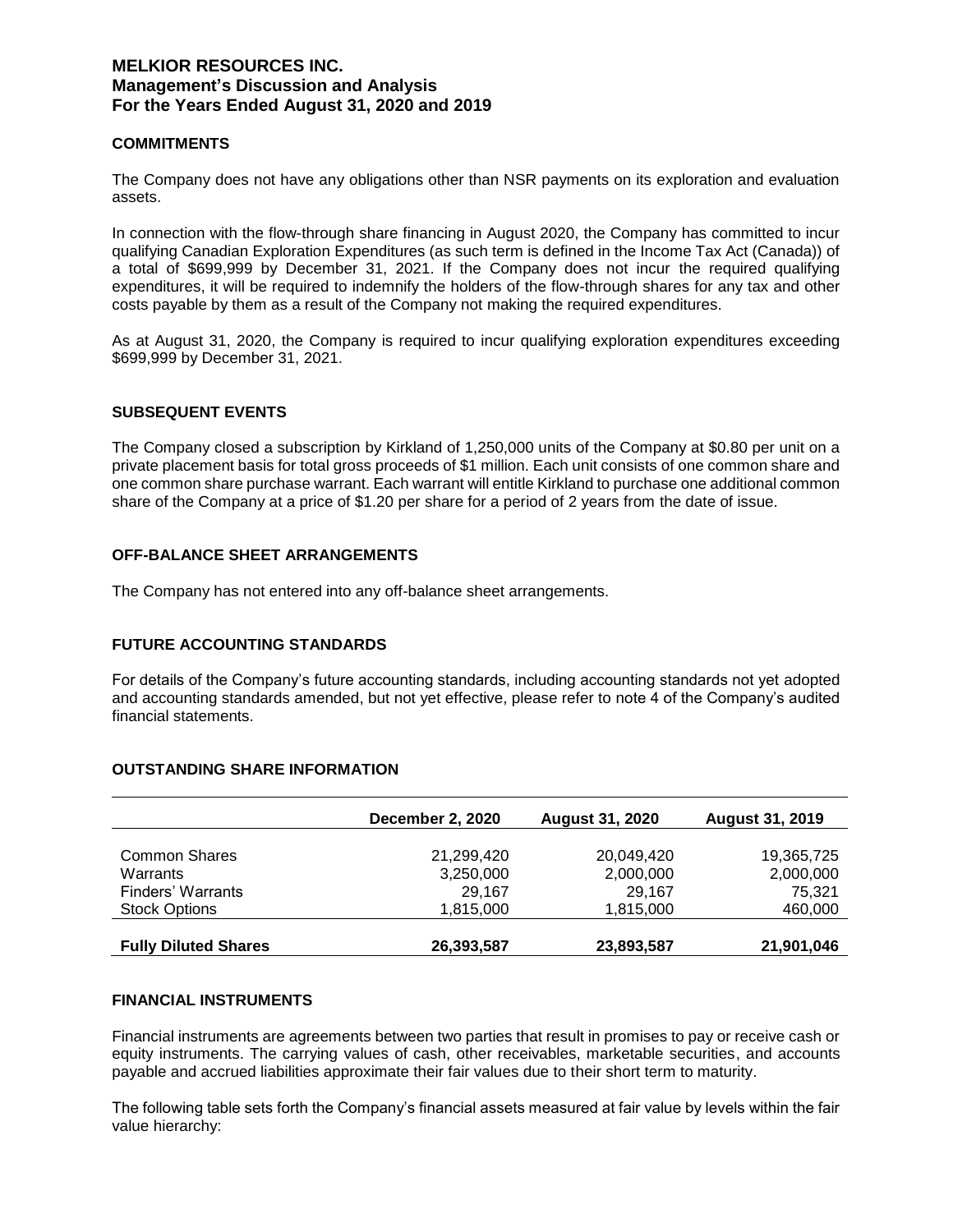| <b>August 31, 2020</b> | Level 1      | Level 2 | Level 3 | Total   |  |
|------------------------|--------------|---------|---------|---------|--|
| Marketable securities  | \$<br>40.000 | \$<br>۰ | 300,000 | 340,000 |  |
|                        |              |         |         |         |  |
| <b>August 31, 2019</b> | Level 1      | Level 2 | Level 3 | Total   |  |
| Marketable securities  | S<br>190,000 | \$<br>۰ | 300,000 | 490,000 |  |

Investment in IR Battery, a private entity, shares cost approximates the fair value as there is insufficient more recent information available to measure fair value.

The Company has exposure to the following risks from its use of financial instruments:

- Credit risk:
- Liquidity risk; and
- Market risk.

## **Credit Risk**

Credit risk is the risk that one party to a financial instrument will cause a financial loss for the other party by failing to discharge an obligation. The Company manages credit risk, in respect of cash, by placing at major Canadian financial institutions. The Company's maximum exposure to credit risk at August 31, 2020 was \$523,862 (2019 - \$1,023,410). Subsequent to August 31, 2020, the Company collected the \$699,999 of subscription receivable.

### **Liquidity Risk**

Liquidity risk is the risk that the Company will not be able to meet its financial obligations as they fall due. The Company's approach to managing liquidity is to ensure, as far as possible, that it will always have sufficient liquid funds to meet its liabilities when due, under both normal and stressed conditions, without incurring unacceptable losses or risking damage to the Company's reputation. The contractual financial liabilities of the Company as of August 31, 2020 equal \$105,209 (2019 - \$26,382). All of the liabilities presented as accounts payable are due within 30 days of August 31, 2020. The cash available is sufficient to meet the Company's financial obligations at year end.

### **Market Risk**

Market risk is the risk that changes in market prices, such as foreign exchange rates and interest rates, will affect the Company's income or the value of its holdings of financial instruments. The objective of market risk management is to manage and control market risk exposures within acceptable parameters, while optimizing the return on capital.

- *i) Currency risk -* The Company has no funds held in a foreign currency, and as a result, is not exposed to significant currency risk on its financial instruments at year-end.
- *ii) Interest rate risk -* Interest rate risk is the risk that future cash flows will fluctuate as a result of changes in market interest rates. Interest earned on cash is at nominal interest rates, and therefore, the Company does not consider interest rate risk to be significant. The Company has no interestbearing financial liabilities.
- *iii) Other price risk -* Other price risk is the risk that the fair value or future cash flows of a financial instrument will fluctuate due to changes in market prices, other than those arising from interest rate risk. The Company is exposed to other price risk with respect to its marketable securities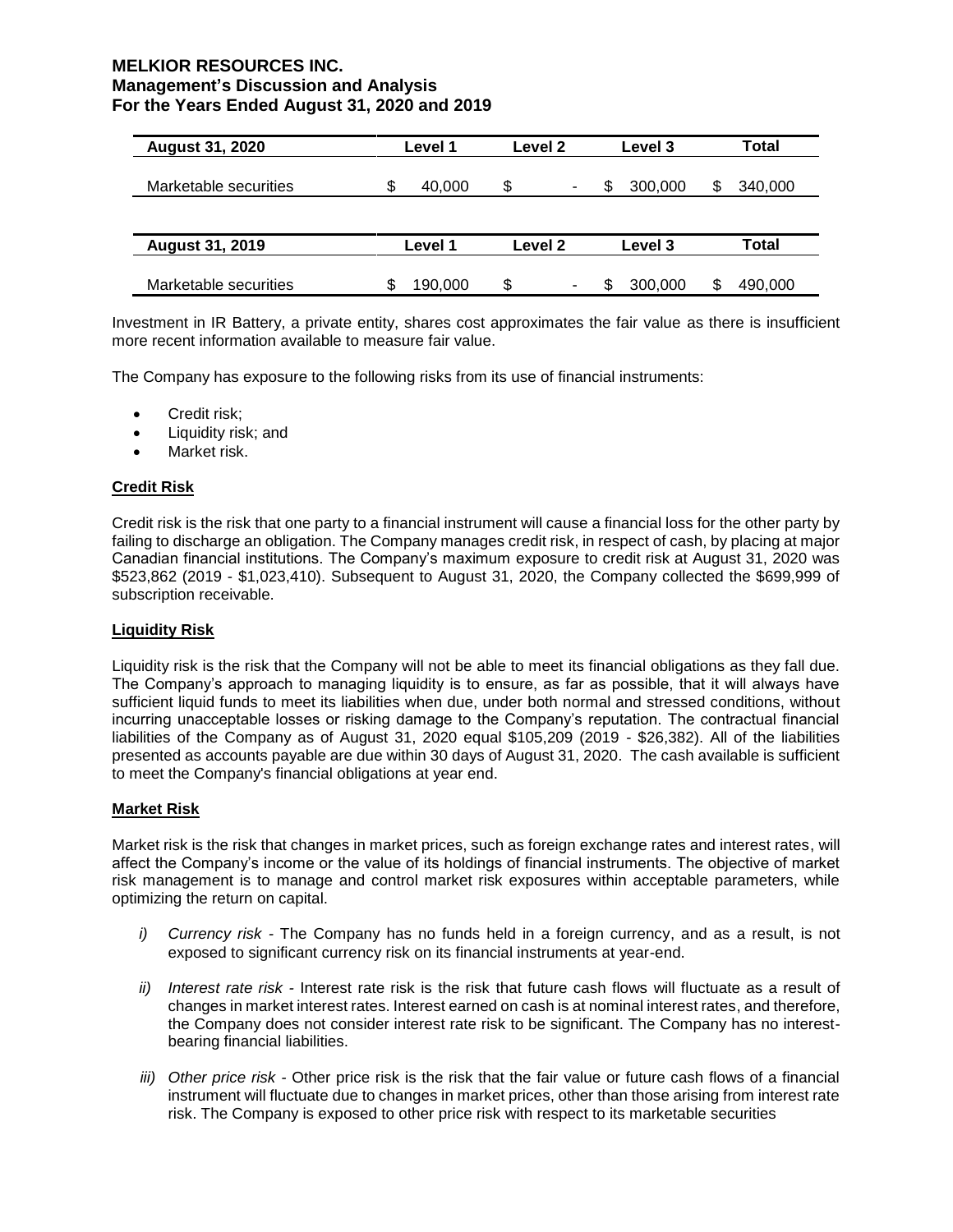### **Capital Management**

The Company considers its capital to be comprised of shareholders' equity.

The Company manages the capital structure and makes adjustments to it in light of changes in economic conditions and the risk characteristics of the underlying assets. To maintain or adjust the capital structure, the Company may attempt to issue new shares. Although the Company has been successful at raising funds in the past through the issuance of share capital, it is uncertain whether it will continue this method of financing due to the current difficult market conditions.

In order to facilitate the management of its capital requirements, the Company prepares expenditure budgets that are updated as necessary depending on various factors, including successful capital deployment and general industry conditions.

Management reviews the capital structure on a regular basis to ensure that the above objectives are met. There have been no changes to the Company's approach to capital management during the years ended August 31, 2020 and 2019. The Company is not subject to externally imposed capital requirements.

### **ECONOMIC CONDITIONS – COVID-19**

Due to the worldwide COVID-19 outbreak, material uncertainties may come into existence that could influence management's going concern assumption. Management cannot accurately predict the future impact COVID-19 may have on:

- Global gold prices;
- Demand for gold and the ability to explore for gold;
- The severity and the length of potential measures taken by governments to manage the spread of the virus, and their effect on labour availability and supply lines;
- Availability of essential supplies, such as water and electricity;
- Purchasing power of the Canadian dollar; or
- Ability to obtain funding.

The Canadian government has not introduced measures which impede the activities of the Company. Management believes the business will continue and accordingly, the current situation bears no impact on management's going concern assumption. However, it is not possible to reliably estimate the length and severity of these developments and the impact on the financial results and condition of Manitou in future periods. The impact on the financial results and condition of the Company in future periods.

### **RISKS**

The following discussion reviews a number of important risks that management believes could impact the Company's business. There are other risks, not identified below, which currently or may in the future exist in the Company's operating environment.

## **Exploration and Mining Risks**

The business of exploration for minerals and mining involves a high degree of risk. Few properties that are explored are ultimately developed into producing mines. At present, there are no known bodies of commercial ore on the mineral properties of which the Company intends to acquire an interest and the proposed exploration program is an exploratory search for ore. Unusual or unexpected formations, formation pressures, fires, power outages, labor disruptions, flooding, cave-ins, landslides, and the inability to obtain suitable or adequate machinery, equipment or labor are other risks involved in the conduct of exploration programs. The Company from time to time augments its internal exploration and operating expertise with due advice from consultants and others as required. The economics of developing gold and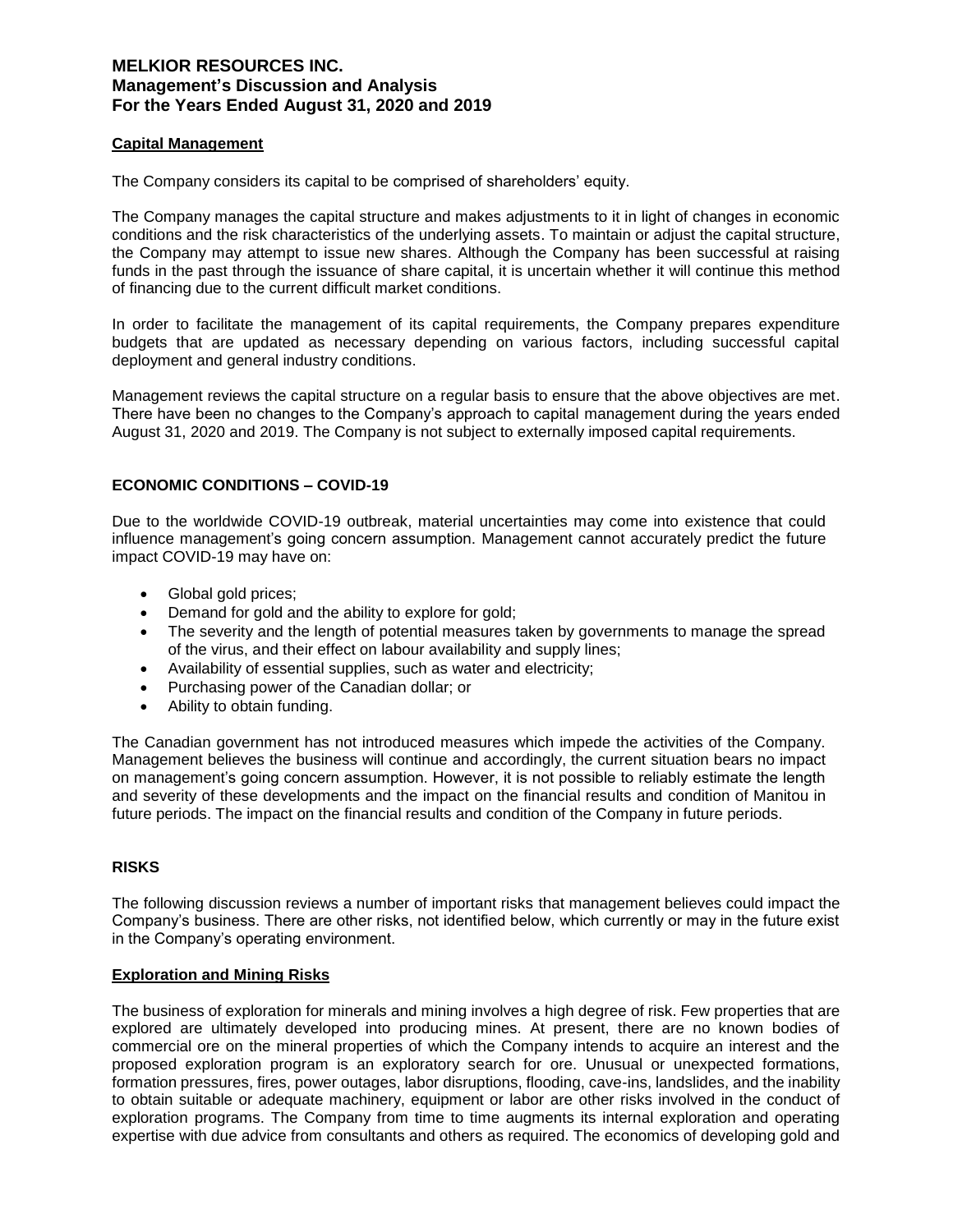other mineral properties is affected by many factors, including the cost of operations, variation of the grade of ore mined and fluctuations in the price of any minerals produced. There are no underground or surface plants or equipment on the Company's mineral properties, or any known body of commercial ore.

### **Titles to Property**

While the Company has diligently investigated title to the various properties in which it has interest, and to the best of its knowledge, title to those properties are in good standing, this should not be construed as a guarantee of title. The properties may be subject to prior unregistered agreements or transfer, or native or government land claims, and title may be affected by undetected defects.

### **Permits and Licenses**

The Company's operations may require licenses and permits from various governmental authorities. There can be no assurance that the Company will be able to obtain all necessary licenses and permits that may be required to carry out exploration, development and mining operations at its projects.

### **Metal Prices**

Even if the Company's exploration programs are successful, factors beyond the control of the Company may affect marketability of any minerals discovered. Metals prices have historically fluctuated widely and are affected by numerous factors beyond the Company's control, including international, economic and political trends, expectations for inflation, currency exchange fluctuations, interest rates, global or regional consumption patterns, speculative activities and worldwide production levels. The effect of these factors cannot be accurately predicted.

## **Competition**

The mining industry is intensely competitive in all its phases. The Company competes with many companies possessing greater financial resources and technical facilities than itself for the acquisition of mineral interests, as well as for recruitment and retention of qualified employee. The current markets put additional pressure on the availability of contract suppliers, equipment and personnel.

### **Environmental Regulations**

The Company's operations are subject to environmental regulations promulgated by government agencies from time to time. Environmental legislation provides for restrictions and prohibitions of spills, release or emission of various substances produced in association with certain mining industry operations, such as seepage from tailing disposal areas, which could result in environmental pollution. A breach of such legislation may result in imposition of fines and penalties. In addition, certain types of operations require submissions to and approval of environmental impact assessments. Environmental legislation is evolving in a manner, which means stricter standards, and enforcement, fines and penalties for non-compliance are more stringent. Environmental assessments of proposed projects carry a heightened degree of responsibility for companies and directors, officers and employees. The cost of compliance with changes in governmental regulations has a potential to reduce the profitability of operations. The Company intends to fully comply with all environmental regulations.

### **First Nations**

First Nations are increasingly making lands and rights claims in respect of existing and prospective resource projects on lands asserted to be First Nations' traditional or treaty lands. Should a First Nation make such a claim in respect of Melkior's properties and should such claim be resolved by government or the courts in favor of the First Nation, it could materially adversely affect the business of the Company.

Many of Melkior's contractors and suppliers live and work in the local communities. The Company regularly consults with communities proximal to the Company's exploration activities to advise them of plans and answer any questions they may have about the activities.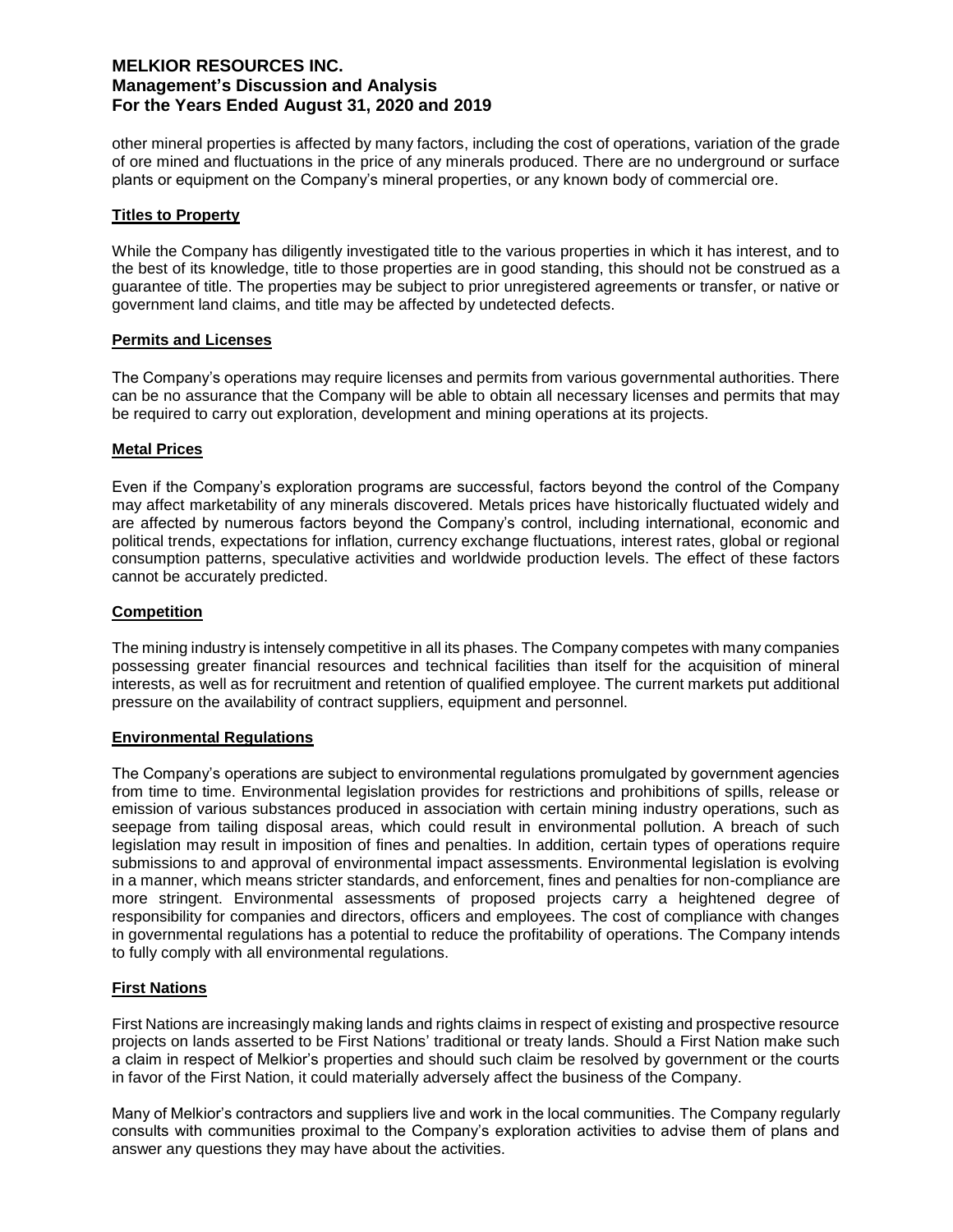## **Conflicts of Interest**

Certain directors of the Company are also directors, officers or shareholders of other companies that are similarly engaged in the business of acquiring, developing and exploiting natural resource properties. Such associations may give rise to conflicts of interest from time to time. The directors of the Company are required by law to act honestly and in good faith with a view to the best interests of the Company and to disclose any interest, which they may have in any project or opportunity of the Company. If a conflict of interest arises at a meeting of the board of directors, any director in a conflict will disclose that interest and abstain from voting on such matter. In determining whether the Company will participate in any project or opportunity the directors will primarily consider the degree of risk to which the Company may be exposed and its financial position at that time.

### **Stage of Development**

The Company's properties are in the exploration stage and to date none of them have a proven ore body. The Company does not have a history of earnings or the provision of return on investment, and in future there is no assurance that it will produce revenue, operate profitably or provide a return on investment.

## **Industry Conditions**

Mining and milling operations are subject to government regulations. Operations may be affected in varying degrees by government regulations, such as restrictions on production, price controls, tax increase, expropriation of property, pollution controls or changes in conditions under which minerals may be mined, milled or marketed. The marketability of minerals may be affected by numerous factors beyond the control of the Company, such as government regulations. The Company undertakes exploration in areas that are or could be the subject of native land claims. Such claims could delay work or increase exploration costs. The effect of these factors cannot be accurately determined.

### **Uninsured Hazards**

Hazards, such as unusual geological conditions, are involved in exploring for and developing mineral deposits, The Company may become subject to liability for pollution or other hazards, which cannot be insured against or against which the Company may elect not to insure because of high premium costs or other reasons. The payment of any such liability could result in the loss of Company assets or the insolvency of the Company.

### **Future Financing**

Completion of future programs may require additional financing, which may dilute the interests of existing shareholders. Access to future financing is not a certainty. The ongoing international financial crisis could have an impact.

### **Key Personnel**

Management of the Company rests on a few key individuals some of whom are officers of the Company, the loss of any of whom could have a detrimental effect on its operations.

### **Canada Revenue Agency and Provincial Agencies**

No assurance can be made that the Canada Revenue Agency or provincial agencies will agree with the Company's characterization of expenditures as Canadian exploration expenses or Canadian development expense or the eligibility of such expenses as Canadian exploration expense under the *Income Tax Act* (Canada) or any provincial equivalent.